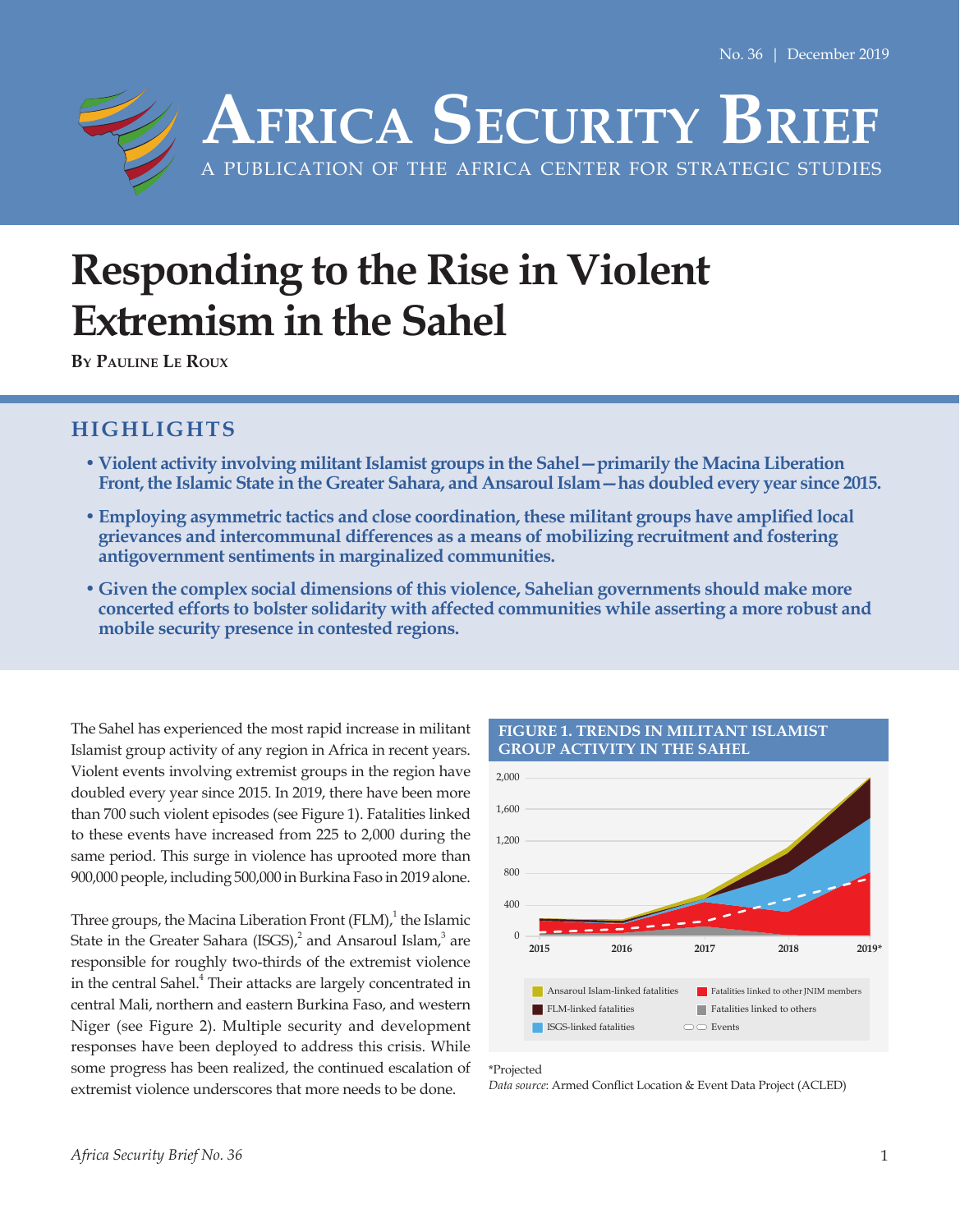## **FIGURE 2. VIOLENT EVENTS LINKED TO MILITANT ISLAMIST GROUPS IN THE SAHEL**



*Note*: Data points represent violent events involving the designated groups in 2019. *Data Source*: Armed Conflict Location & Event Data Project (ACLED)

## **LESSONS FROM CONFRONTING FLM, ISGS, AND ANSAROUL ISLAM**

FLM, ISGS, and Ansaroul Islam are autonomous organizations with distinguishable geographic areas, leadership, and modalities. Nonetheless, certain common features emerge from their operations.

#### **Exploiting Grievances for Radicalization**

Each group, particularly FLM and Ansaroul Islam, has skillfully incorporated local grievances to create recruitment narratives centered on perceived marginalization. Frequently, these efforts have targeted young Fulani herders by stoking their feelings of injustice and resentment toward the government. While lacking deep local support, the militant groups have used this grievance narrative to radicalize individuals.

Both FLM and Ansaroul Islam benefited from their leaders' charisma, ideology, and personal engagement to attract followers. FLM founder Amadou Koufa was radicalized through travels and foreign contacts who promoted an ultraconservative vision of Islam. He, in turn, played a direct role in the radicalization of Ibrahim Malam Dicko who would go on to found Ansaroul Islam. Both Koufa and Dicko used their religious credentials as Fulani preachers to promulgate their views. All three groups have used traditional media such as radio broadcasts in conjunction with social media such as WhatsApp, Telegram, and Facebook to spread their messages, stoke tensions with the government, and drive recruitment.

These groups have also used grievances to foment discord between communities, inciting violence. ISGS has exploited anger over cattle theft to exacerbate tensions between Tuareg nomads, seen as cattle rustlers, and the Fulani herders along the Niger-Mali border.<sup>5</sup> Growing animosity between the two groups has increased insecurity in these areas. FLM, likewise, has tapped deep-seated local grievances to exploit social cleavages between Fulani and other local groups like the Bambara and Dogon. These recriminations have degenerated into ethnic clashes in central Mali.

**Pauline Le Roux was a visiting Assistant Research Fellow at the Africa Center for Strategic Studies from 2018 to 2019.**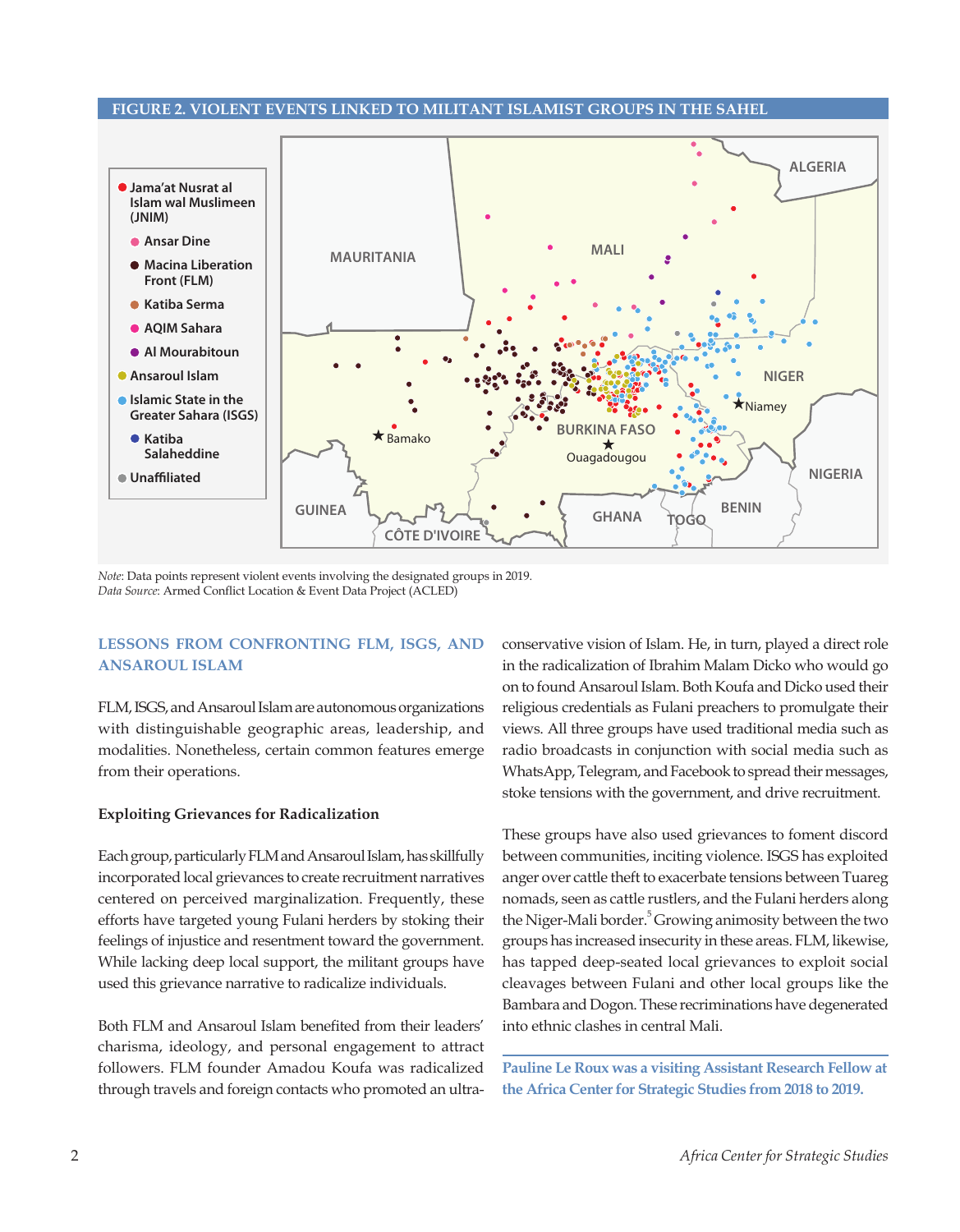Ibrahim Dicko pursued a similar strategy by criticizing religious and traditional hierarchies that organized politics and society in Burkina Faso's Soum Province. Dicko argued that social order in Soum disproportionately benefited traditional chiefs and religious leaders at the expense of the general population. When security forces searching for militant Islamists from Mali employed heavy-handed tactics in Soum, Dicko weaved the events into a narrative of grievance directed at both the central government and the presumed complicity of traditional leaders to launch Ansaroul Islam's violent campaign.

While these groups profit from spreading insecurity, they have so far failed to generate significant support among local communities. Even so, their tactics complicate the security challenge facing the region's governments.

## **Undermining the Government**

As part of their effort to contest governmental authority in the outlying areas where they operate, FLM, Ansaroul Islam, and ISGS have targeted security forces, teachers, civil servants, and community members who are seen as collaborating with government representatives. The void created by diminished government presence gives the militant groups more leverage to assert influence in the affected communities. Over time, a growing share of these groups' activities have involved violent attacks on civilians. Ansaroul Islam has stood out in this regard, with 55 percent of the violent events attributed to the group targeting civilians.

Intimidated communities have thus grown hesitant to collaborate with security forces. At times, this has fostered suspicion by security forces, particularly in Mali and Burkina Faso, leading to collective reprisals and human rights abuses. This has further deteriorated levels of trust between communities and security forces.

FLM and Ansaroul Islam have actively sought to tie this cycle back into their radicalization narratives, highlighting the governments' abuses and disinterest in local communities. In contrast, ISGS does not appear to have developed a sustained or cohesive ideologically driven narrative. Rather than winning people over, the group has focused instead on stretching the battlefield and exploiting country boundaries by employing highly mobile tactics to strike targets in Mali, Burkina Faso, and Niger.

## **High Degrees of Adaptation and Coordination**

Another commonality of the three groups relates to their adaptability and coordination. The emergence of Jama'at Nusrat al Islam wal Muslimeen (JNIM) in 2017, a coalition of militant Islamist groups in the Sahel region, reflects a complex organizational structure that serves multiple purposes. While not an operational entity itself, JNIM facilitates communications and coordination among the affiliated groups, mitigating infighting. This is evidenced by the geographic concentration of activity by its member groups (see Figure 2). Like other umbrella associations, JNIM also shields its individual members from unwanted attention. For example, while FLM is the leading militant actor in central Mali, its strategic alliance through JNIM obscures the extent of FLM's activities and allows it to maintain a relatively low international profile avoiding greater foreign attention.

While not officially part of the coalition, ISGS maintains close ties with JNIM members, facilitating the coordination of their respective activities. The ability and willingness of ISGS to coordinate with JNIM enables them to deconflict their activities while expanding the areas in which the militants operate. The coordination also demonstrates that despite formally splitting from the al Qaeda network in 2015, ISGS continues to operate like an al Qaeda affiliate even though it retains a nominal alliance with ISIS.

Ansaroul Islam underwent a leadership transition following the death of Dicko in 2017 that resulted in a surge of claimed attacks during 2018. The number of violent events attributed to Ansaroul Islam has subsequently diminished dramatically. As Ansaroul Islam's reported activities have declined, however, attacks linked to JNIM have increased in northern Burkina Faso, suggesting that many Ansaroul Islam fighters may have joined the ranks of the coalition or simply turned to criminality. Thus, while the degradation of Ansaroul Islam's capabilities points to the effects of sustained military pressure, the adaptability of militant Islamist groups in the region continues to thwart efforts to defeat them.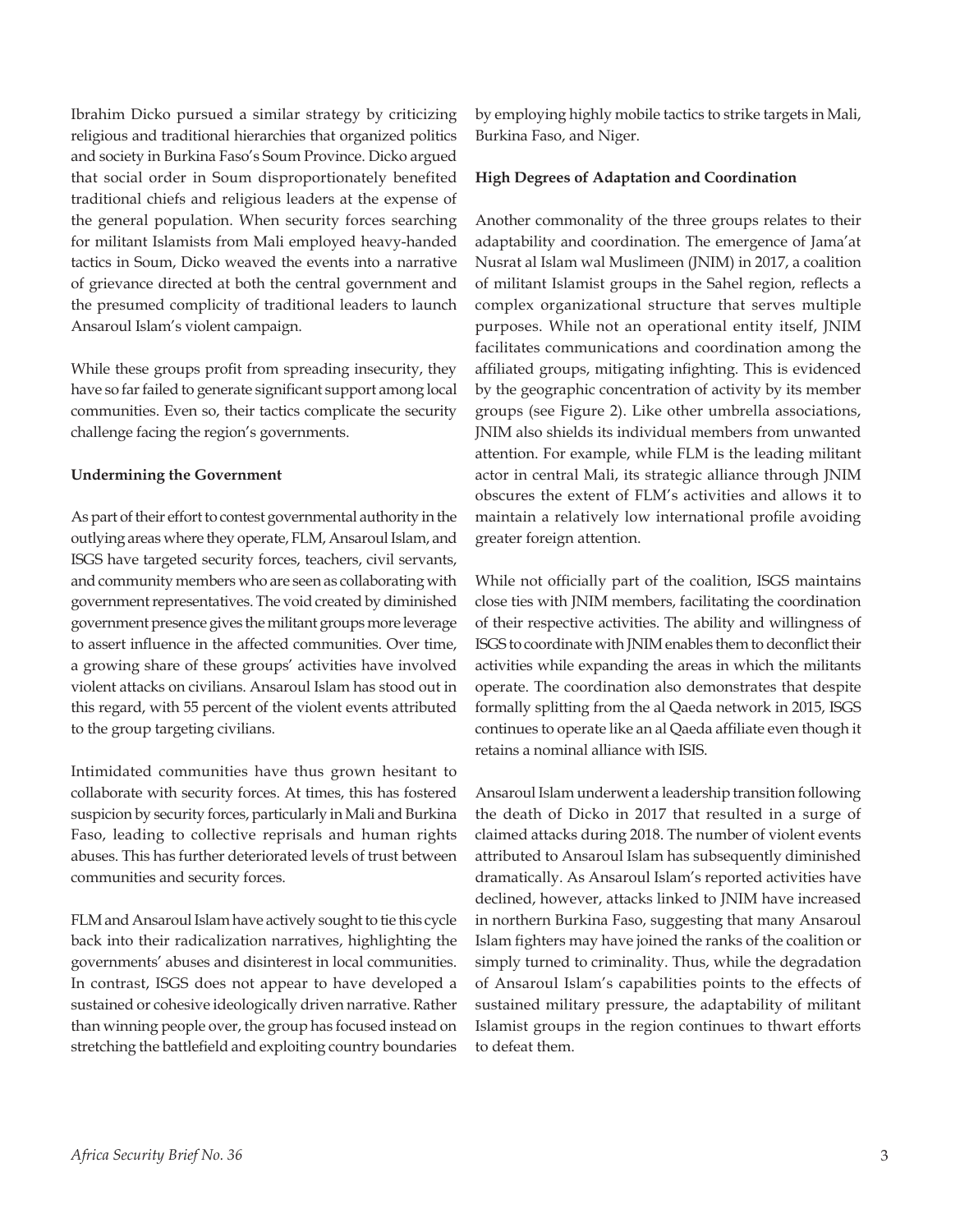## **PROMISING INITIATIVES UNDERWAY IN THE REGION**

Despite the many challenges faced, security forces, government officials, NGOs, and local communities have undertaken a number of promising initiatives to combat the threat posed by FLM, ISGS, and Ansaroul Islam.

## **Security Responses**

The governments of Mali, Burkina Faso, and Niger have mobilized their security structures in an effort to respond to the rise in militant Islamist group violence. The budgets dedicated to the armed forces in the three affected countries have doubled since 2013 – from 5.4 percent of government spending, on average, to 10.6 percent (see Figure 3). This equates to an increase of nearly \$600 million in military expenditures for these three countries.

The increase in security expenditures has been coupled with bolstered troop levels. Burkina Faso's Minister of Defense announced a 50-percent increase in the number of annual recruits in August 2019. As part of an overhaul of its security sector, the Malian armed forces and gendarmerie have sought to add 5,000 and 1,500 new recruits (increases of around 30 percent and 18 percent), respectively. Nigerien troop levels have remained at around 10,000 soldiers in recent years, but increases in military spending have augmented troop salaries and equipment procurements.

In 2017, the Malian armed forces launched Operation Dambé deploying 4,000 soldiers to 8 zones covering northern and central Mali in an effort to counter the activities of violent extremist groups. The mission, updated in 2019, is to establish a population-centric posture in Mali and along the border with Burkina Faso and Niger. These efforts are complemented by mobile units deployed to disrupt militant Islamist group activities through increased patrols. While threats posed by FLM in central Mali continue, the increased presence of security forces has undoubtedly curbed the extremist group's influence in key population centers in the region.

The Burkinabe armed forces launched Operation Otapuanu in March 2019 to counter the jihadist insurgency in the eastern part of the country and Operation Ndofou in May 2019 for the Nord, Centre-Nord, and Sahel Regions. The Burkinabe government also declared a state of emergency in December

## **FIGURE 3. TRENDS IN MILITARY EXPENDITURES IN THE SAHEL**











*Data source*: Stockholm International Peace Research Institute (SIPRI)

2018 covering 14 of the country's 45 provinces. Operation Otapuanu has enjoyed some success by limiting ISGS's ability to traverse the territory easily. On the other hand, Operation Ndofou has struggled to reinstate security in the north where militants are familiar with the environment and easily cross the border into Mali taking advantage of the terrain.

In Niger, the military has led several joint special forces operations with the French-led Operation Barkhane targeting the leaders of militant Islamist groups. Niger has repeatedly placed the 10 departments bordering Mali and Burkina Faso under a state of emergency. In April 2019, Niger provided air support and increased the troops committed to active military operations in the western regions of the country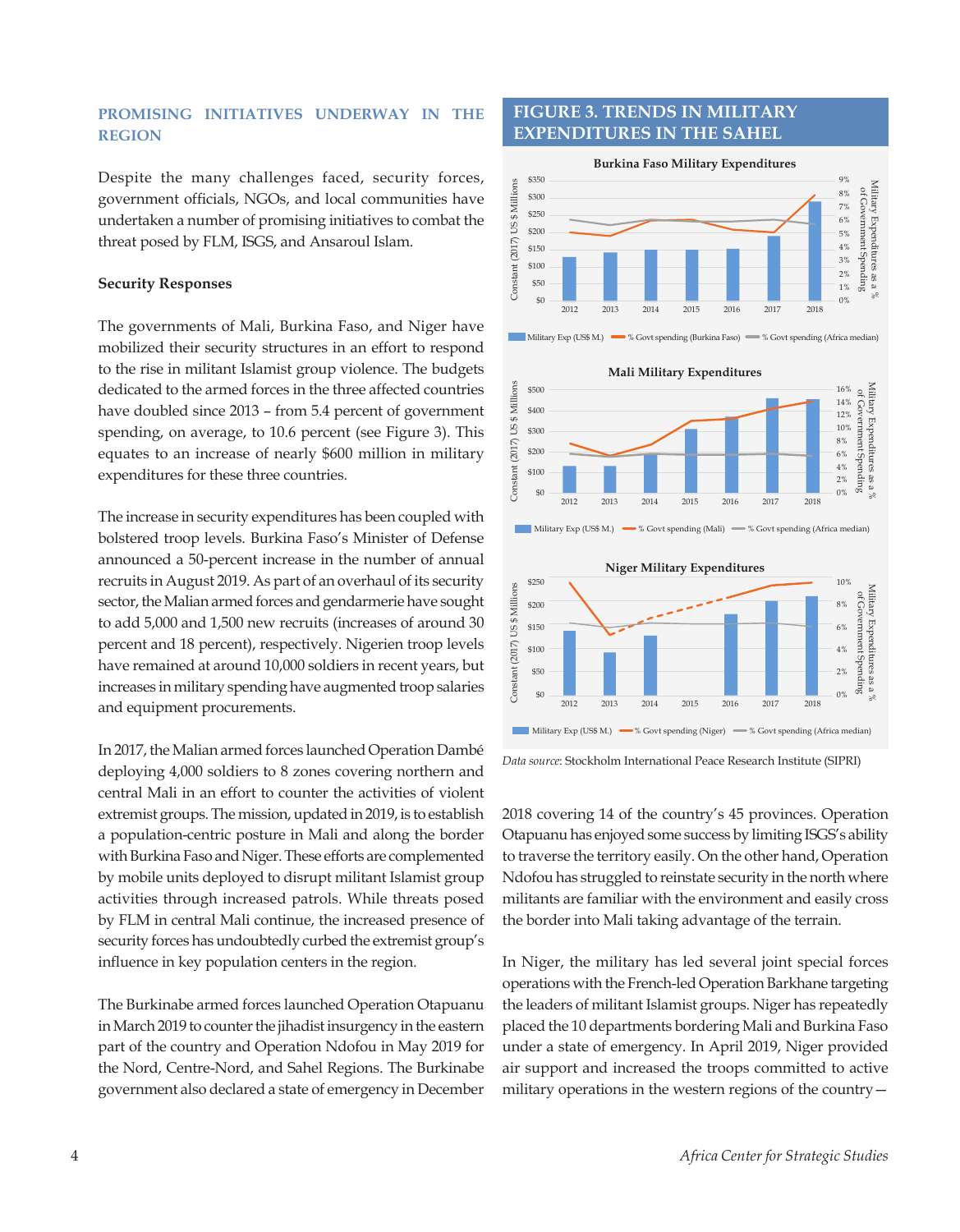Dongo, Saki 2, and the joint Dongo-Barkhane missions. Saki 2 targets armed bandits, Dongo provides increased protection for communities, and Dongo's joint operations with Barkhane aim to dismantle violent extremist organizations by going after high value targets. (Similar joint operations with Barkhane are periodically conducted by Malian and Burkinabe armed forces.)

Significant regional security efforts have also aimed to improve the armed forces' capacity with increased access to resources, training, and equipment. This takes place through the G5 Sahel Joint Force (aimed at enhancing cooperation in the shared border areas), the European Union training missions in Mali and Niger, the United Nations Multidimensional Integrated Stabilization Mission in Mali (MINUSMA), and other capacity building programs. From 2015 to 2019, Operation Barkhane neutralized over 600 terrorists. Similarly, Barkhane's ability to quickly deploy and reinforce regional forces enhances their counterterrorism capabilities.

While these deployments have demonstrated noteworthy progress, the threat posed by militant Islamist groups remains a serious concern. Furthermore, the groups have adapted their tactics by laying improvised explosive devices (IEDs) as well as ambushing security forces after monitoring their patrol routes.

## **Bolstering Social Cohesion**

A parallel security challenge posed by FLM, ISGS, and Ansaroul Islam, is their threat to social cohesion. These groups have purposively tried to exploit social cleavages to foment instability. This has resulted in an increase in intercommunal violence. In Burkina Faso, this threatens the social solidarity that has historically provided stability between the diverse communities in the north. Efforts to promote peacebuilding and social cohesion, accordingly, are vital.

Some small but effective initiatives in Burkina Faso have aimed to mitigate these threats by bolstering social ties. In cooperation with local community leaders, the United States Institute of Peace (USIP) in 2015 initiated the Justice and Security Dialogue in Saaba, Kadiogo Province, to explore ways to improve the security environment. This dialogue included members of the Koglweogo (a self-defense militia of mostly Mossi men), women, community organizers, youth representatives, and

local politicians. Through this dialogue the community engaged in an extended exchange with Burkinabe police and gendarmerie. The dialogue has contributed to a reduction in intercommunal tensions while rebuilding trust between security forces and community members.

Other initiatives have sought to provide a platform for the concerns of vulnerable populations in the region. Two parastatal organizations, the Haute autorité pour la consolidation de la paix (HACP) in Niger and the Centre de suivi et d'analyses citoyens des politiques publiques (CDCAP) in Burkina Faso play important roles in engaging Sahelian youth and communities that are more susceptible to the messages of militant Islamist groups. In Niger's Tillabéri Region, HACP organizes community dialogues to take stock of ongoing projects and address shortcomings. When such exchanges are organized routinely, they enable communities to express their concerns and ensure that they are accounted for in the drafting of public policy.<sup>7</sup> Similarly, in Burkina Faso, the CDCAP created a civil society network, gathering contributions from the populations of outlying regions through community consulting groups ("cadres de concertation communaux") to convey their views to Burkinabe authorities.<sup>8</sup> Local representative bodies such as these present an invaluable opportunity to connect traditional authorities and young people.

The activities of HACP and CDCAP indicate that expanding community engagement can reduce perceived grievances and resentment toward the government. Similar activities may prove to be useful in central Mali as the government and local groups seek to restore security and amplify local representation. Doing so may help further cut the limited support for violent extremist organizations.

Actors who participate in government-linked initiatives, however, have very often become high value targets for militant groups. Each group, FLM, ISGS, and Ansaroul Islam, has targeted community leaders in assassinations and terrorized communities by killing those suspected of government collaboration. This was the case in a similar initiative in the Tillabéri Region of Niger, where ISGS targeted senior Tuareg leaders in an attempt to crush ongoing efforts to enhance intercommunal dialogue. For any communitybased peacebuilding initiatives to be successful, therefore, community leaders need to be protected.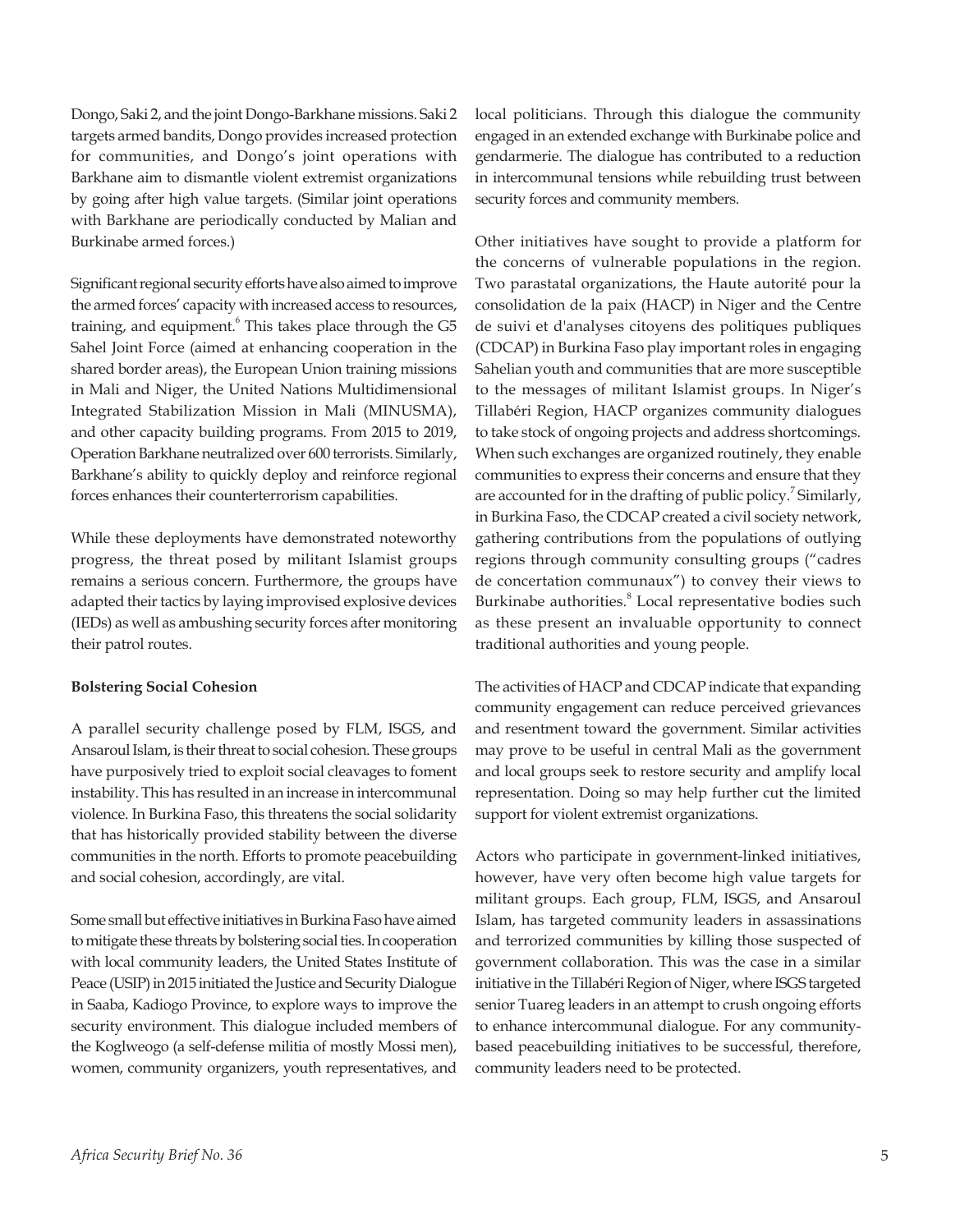#### **Extending the Reach of Government**

A reality in the Sahel is the challenge for governments to maintain a presence across their expansive territories in a highly resource-constrained environment. Any governance and security strategy for Mali, Niger, and Burkina Faso, accordingly, will require forming networks with a variety of nonstate actors such as traditional leaders, communitybased groups, and NGOs.<sup>9</sup> An example of this is in the justice sector. In Burkina Faso, the Mouvement Burkinabè des droits de l'homme et des peuples (MBDHP) receives complaints, initiates legal actions, and accompanies clients with pro bono lawyers for those who have suffered from conflict. This important work helps to provide some legal recourse for communities affected by insecurity. Elsewhere in Africa, alternative dispute resolution mechanisms that support overstretched judiciary institutions have been seen to increase perceptions of justice and, consequently, increase stability.<sup>10</sup>

NGOs can also play a central role in training security forces to better observe human rights and address potential abuses. In Burkina Faso, local civil society organizations such as the Centre d'information et de formation en matière de droits humains en Afrique (CIFDHA) and the MBDHP provide trainings on human rights and cultural awareness to the police and gendarmerie as do international organizations such as the International Committee of the Red Cross. Currently, these trainings need to be scaled up and adapted for all security forces prior to their deployment in violenceaffected zones.

The education sector presents another arena in which collaboration between government, NGOs, and local communities has shown results. In the central Sahel, most public schools lack funding and are often unable to enroll all children, especially those following a nomadic way of life. Consequently, children in pastoralist communities have historically attended Quranic schools. These students are disadvantaged because they have not been through a formal education system making them less employable and potentially more prone to radicalization.<sup>11</sup> Ouagadougoubased NGO, l'Association IQRA, works in collaboration with foreign donors and religious leaders to create and disseminate a common curriculum for Quranic schools.

## **RECOMMENDATIONS**

Despite some significant steps to counter FLM, ISGS, and Ansaroul Islam, much more remains to be done. Given the multifaceted strategies deployed by these groups, a diverse set of responses will be necessary to defeat them.

**Sustain a security presence in marginalized areas.** Mali, Niger, and Burkina Faso have taken some encouraging steps to counter FLM, ISGS, and Ansaroul Islam through military operations Dambé, Dongo, Otapuanu, Ndofou, and Saki 2. These operations need continued support if they are to degrade militant Islamist group capabilities. Supplementing these operations with quick reaction forces by enhancing the mobility of select units to reinforce positions and target militant Islamist groups as intelligence comes in will be crucial to defeating them. The 2019 revised concept of operations in Mali reflects the need to shift strategies towards highly mobile offensives and quick reaction reinforcements to combat these groups' asymmetric tactics.

This is particularly the case in the fight against ISGS which uses its own rapid mobility as a tactical advantage over the armed forces of Niger, Burkina Faso, and Mali. Increasing the mobility of select units will also bolster the defensive posture of troops stationed at strategic bases and aid in the disruption of the JNIM coalition's abilities to coordinate among one another.

For troops already deployed to protect communities in the zones covered by these operations, greater effort is needed to integrate community leaders and representatives in security planning. Establishing liaison teams between communities and battalions could create a point of contact between the different parties helping to ensure that lines of communication are clear and open. Improving coordination in this manner would bolster the ability of troops to respond to communities' security needs.

A key element of sustaining an expanded security presence in marginalized areas is providing better protection for community leaders and members who engage with government representatives and security forces so they do not fear the retaliation of violent extremists. Consequently, security forces need to assure communities that they will be protected. This is particularly important in countering FLM, which is embedded in many communities of central Mali.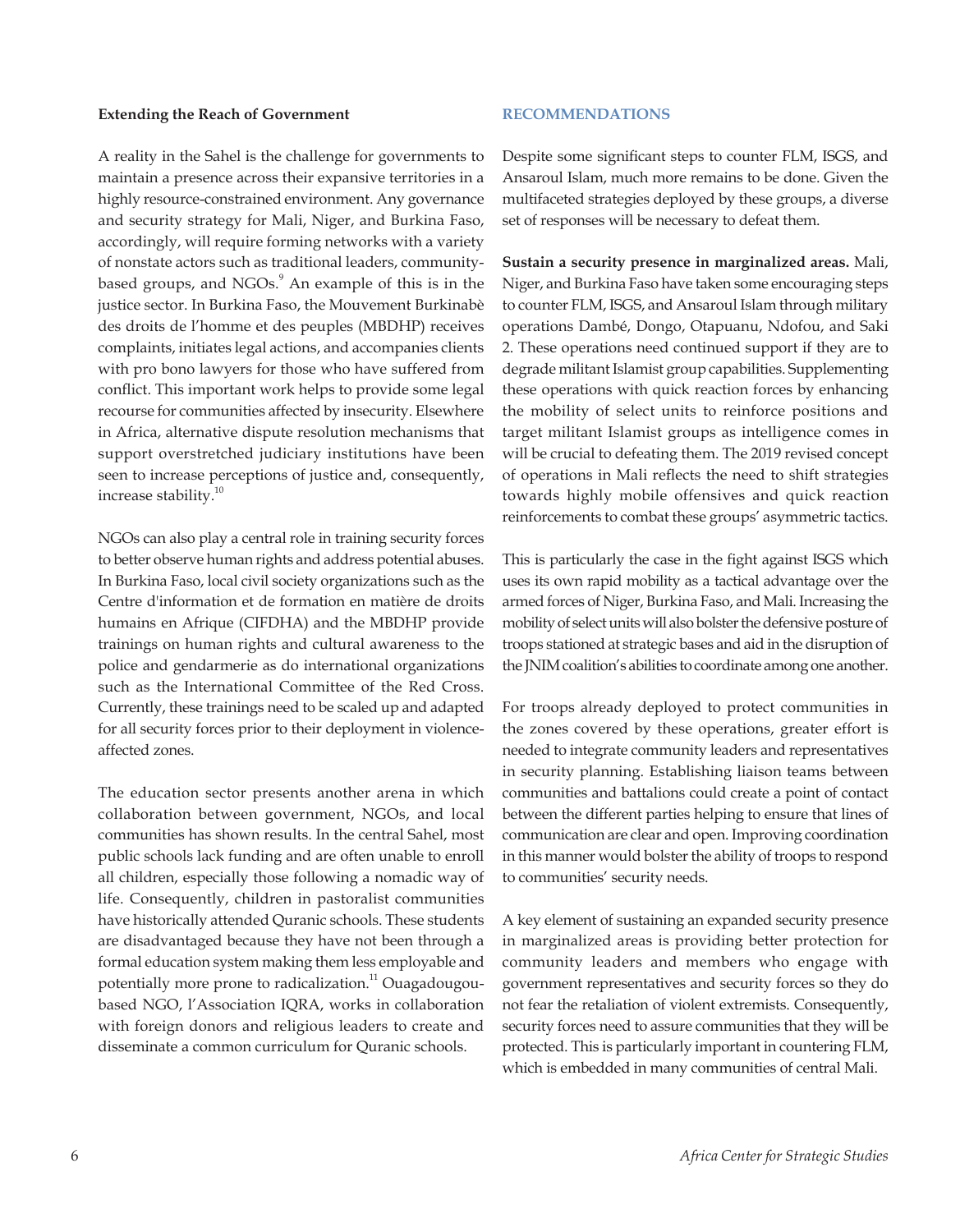**Improve security in the border regions.** The vast and poorly patrolled border regions of Sahelian countries provide refuge to militant Islamists. They also provide exploitable revenue streams for these groups by connecting them to weapons, drugs, and human trafficking networks as well as offering up an expansive territory upon which to establish protection schemes over communities.<sup>12</sup> ISGS, in particular, has benefited tactically from this situation and increased its access to equipment, funding, and communications while strengthening ties with other extremist organizations active in the Sahel.

The G5 Sahel Joint Force is uniquely placed to help in the border regions as well as provide a platform to coordinate and reinforce regional security collaboration. The G5 Sahel and the national armed forces of Mali, Niger, and Burkina Faso should consider developing rapid deployment forces or other nontraditional units capable of responding to threats that emanate from expansive land areas and across country borders. Governments will need to consider restructuring their armed forces to better meet the challenges presented by asymmetric warfare and highly mobile adversaries.<sup>13</sup> This will require improved cross-border coordination and collaboration, including intelligence sharing.

#### **Bolster government engagement with local communities.**

A consistent lesson from NGOs in Niger and Burkina Faso is that engaged governmental presence in local communities can allow governments to regain support from communities where their authority has been challenged by militant Islamist groups. This means that in Mali and Burkina Faso, improving relations between civilians and security forces must be a priority, and in Niger these relations should be deepened. Supporting a more professional armed forces directly contributes to the success of military operations on the ground and the trust that local communities place in the defense and security forces.<sup>14</sup>

By responding to FLM, ISGS, and Ansaroul Islam in ways that have sometimes violated human rights and abused local populations, Malian, Burkinabe—and to a lesser extent, Nigerien—armed forces may have pushed some vulnerable individuals to join these groups for protection or revenge. To prevent the reiteration of such damaging actions, it is critical that security responses be implemented in ways where armed forces show the highest level of professionalism and where civilian authorities ensure a constant and close oversight of the security forces' engagement. Similarly, for

any peacebuilding initiative to be effective, security forces must be trusted to ensure the safety of actors involved in peace and intercommunal talks.

**Improve the capacity of authorities to deliver justice.** Reinforcing the perception that justice is possible will help to restore trust between communities and their governments. Effective and equitable application of justice signals to citizens that violent extremist groups will face repercussions for the instability that they have caused in society. Justice also entails accountability for corrupt government officials and security actors who commit human rights abuses (even if in the name of combatting terrorism).

Very few of the massacres committed in central Sahel have been thoroughly investigated. Even fewer perpetrators have been brought to justice. In different ways, FLM, ISGS, and Ansaroul Islam have leveraged this narrative to convince some individuals that the best solution is to exact justice on their own terms. Strengthening the investigative capacities of the judiciary and security forces in Mali, Burkina Faso, and Niger is therefore crucial. Injustice and the state's alleged lack of impartiality are essential aspects of the narratives promoting violent extremism. Delivering justice through proper sentences and legal decisions will reduce support for militant groups.

Creating a gendarmerie prévôtale (military judicial police) or equivalent service would establish the authority for enforcing judicial processes within the armed forces deployed in conflict-affected zones. The gendarmerie and police should be equipped with the necessary staff and resources to address complaints of human rights violations. Performing these functions will strengthen institutional legitimacy and provide evidence of governments' commitment to rule of law. Specified troops might be designated "human rights referents," prior to and during any operation. Such a designation would provide those troops with the responsibility of ensuring that the provisions of armed conflict and international humanitarian law are observed.

Members of the gendarmerie prévôtale should also be responsible for gathering evidence and pursuing the investigation of suspects, including those arrested on terrorism charges by the armed forces. This would help guarantee that suspected individuals face due process and, if necessary, proper sentencing and thus limit the chance that terrorists go free due to lack of incriminating evidence.